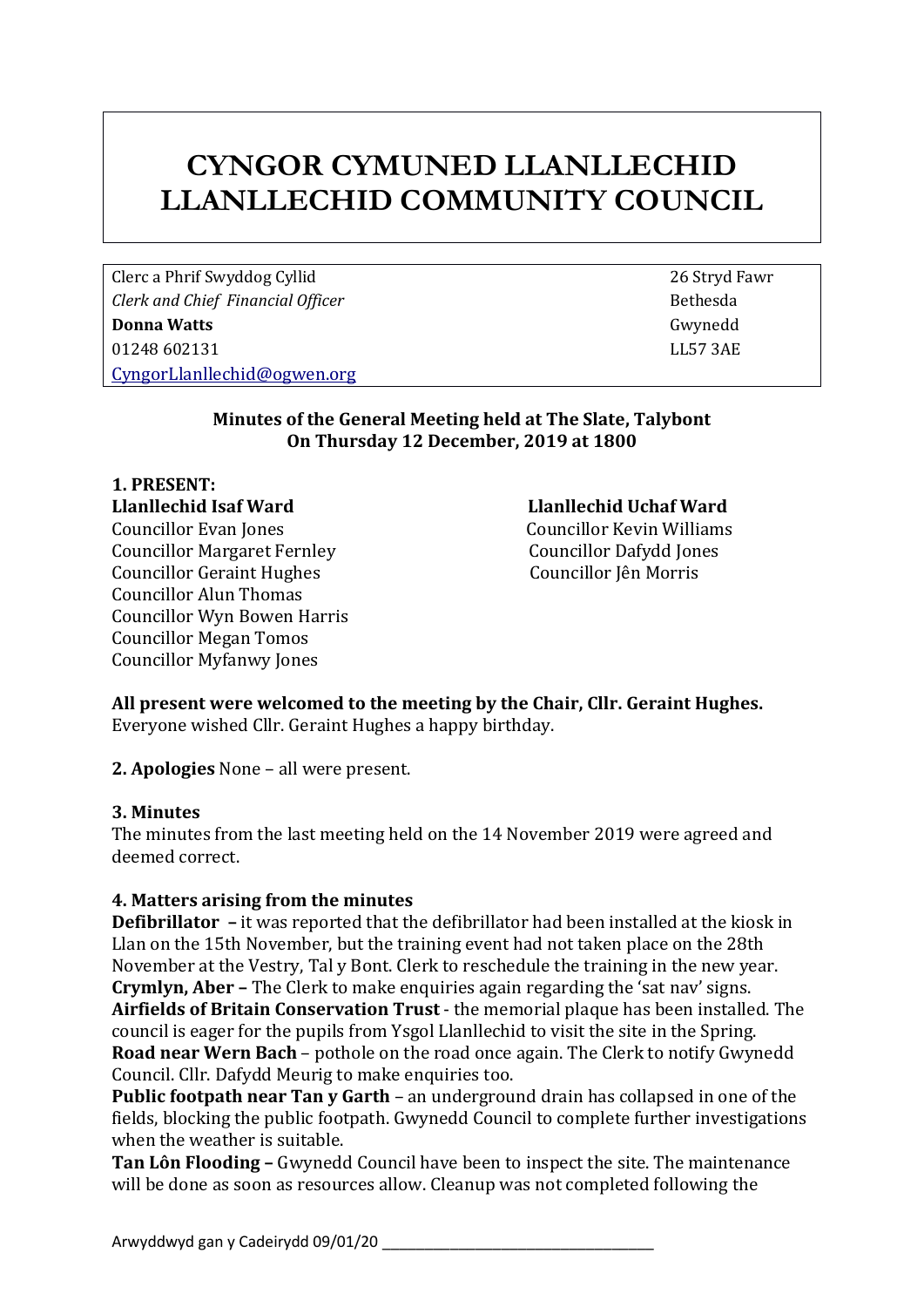flooding that came at the start of this week. The Clerk to ask Gwynedd Council again. Also need to arrange meeting on site with Gwynedd Council and Penrhyn Estate to discuss culvert.

**Lôn y Bryn Drains –** 4 sinks raised and running awkwardly. It was reported that the work had been done.

**Mountain leading to Parc Main** – sheep can go through to the mountain as there is no barrier. The Clerk to inform the Penrhyn Estate. No response to date.

**Salt bins –** Clerk has sent a list to the Council - Gwynedd Council to fill the bins. **Playing fields** – still awaiting further details from Gwynedd Council regarding costs and responsibilities.

**Tŷ'n Hendre Hill to Bronydd** – potholes along the way. It was reported that the huge hole had been filled.

**Abandoned car at Chwarel Bryn** – it was reported that the car was now gone. **Fferm Talybont Uchaf Planning Application** – Clerk to enquire about the signs that are to be installed.

## **5. Payments**

| The following payments were authorised: |          |
|-----------------------------------------|----------|
| Partneriaeth Ogwen-clerical services    | £2317.45 |
| Neuadd Talgai                           | £25.00   |

#### **6. Correspondence**

**Submitted** – email from Cylch yr Iaith - copy of a letter sent to Gwynedd Council regarding the proposal to nominate the North Wales Slate Landscape as a World Heritage Site. It was decided that members would respond as individually. **Submitted** – e-mail from Gwynedd Council informing us that the Highway Inspector will be keeping an eye on the situation on Lon Goed. The Clerk to reply that the low branches definitely impede on vehicles travelling on the road.

**Submitted** – a response from Up Hill Down dale regarding the Slate Trail event in February. They are expecting around 45 applicants.

## **7. Reports from representatives**

**Cefnfaes Steering Group -** Cllr. Jên Morris attended last meeting. It was reported that the committee was hoping to get more members to look for different ideas for the centre.

**Carwen the Electric Community Car** - the car is a one year project so hopefully it will be a valuable resource for the community.

**8. Planning Descisions:** None.

## **Ceisiadau Cynllunio:**

**C19/1077/21/HY** Ogwen Bank Caravan Park, Bethesda Retrospective application for the installation of 3 illuminated signs. **Decision:** No objections.